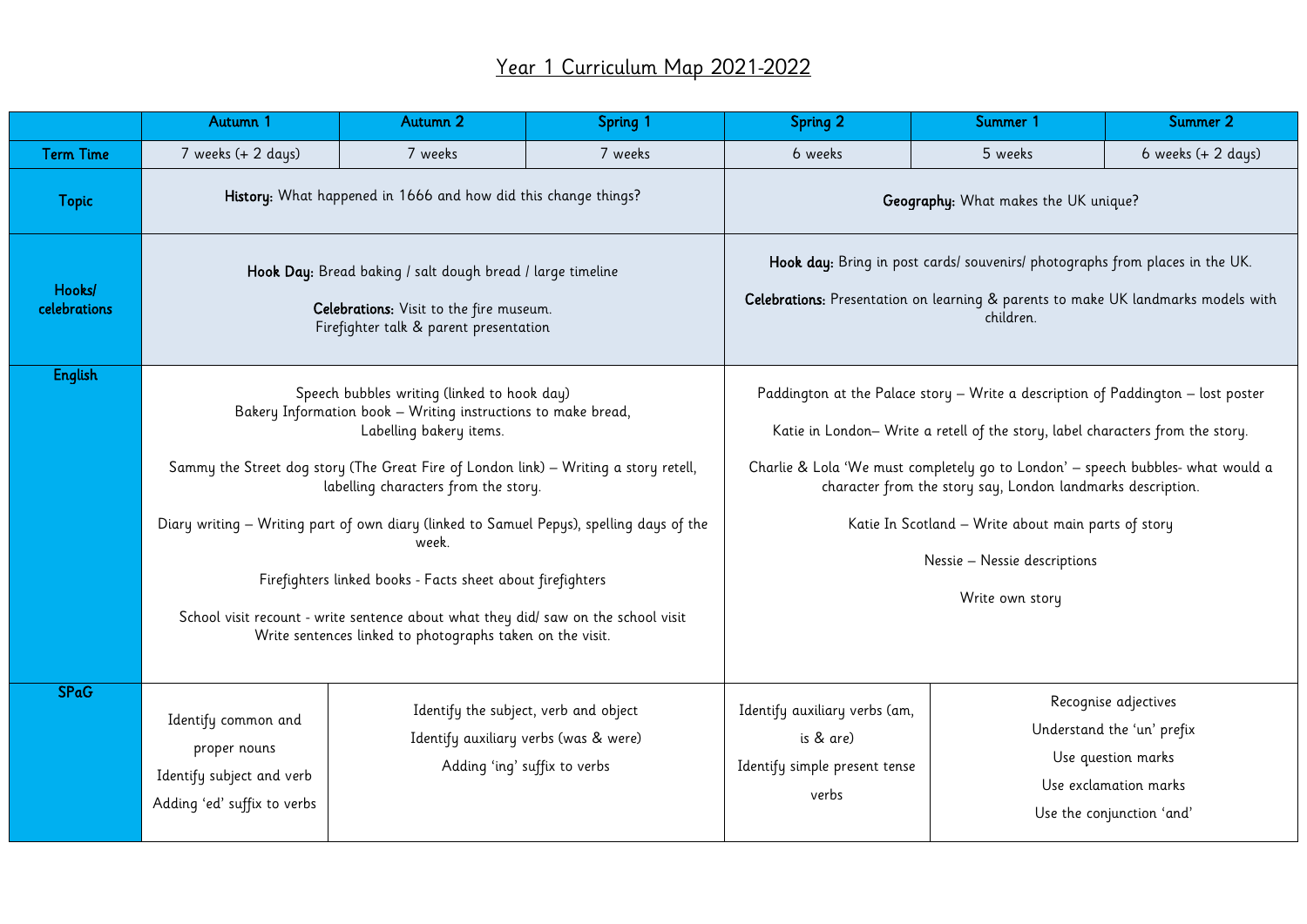## Year 1 Curriculum Map 2021-2022

|                    |                                                                                                           | Writing in the present                                                                                                                                                                |  |  |  |  |  |
|--------------------|-----------------------------------------------------------------------------------------------------------|---------------------------------------------------------------------------------------------------------------------------------------------------------------------------------------|--|--|--|--|--|
|                    |                                                                                                           | progressive tense                                                                                                                                                                     |  |  |  |  |  |
|                    |                                                                                                           |                                                                                                                                                                                       |  |  |  |  |  |
|                    |                                                                                                           |                                                                                                                                                                                       |  |  |  |  |  |
| <b>Class Novel</b> |                                                                                                           |                                                                                                                                                                                       |  |  |  |  |  |
|                    | Julia Donaldson stories                                                                                   | <b>Traditional Tales</b>                                                                                                                                                              |  |  |  |  |  |
|                    | Stories about firefighters, The Great Fire of London stories, homes/ houses books                         | UK based stories<br>Growing/ plant books<br>PSHE linked stories                                                                                                                       |  |  |  |  |  |
|                    | <b>PSHF</b> linked stories                                                                                |                                                                                                                                                                                       |  |  |  |  |  |
|                    |                                                                                                           |                                                                                                                                                                                       |  |  |  |  |  |
| <b>Mathematics</b> | Count to and across 100, forwards, backwards, from any number and recognise those<br>numbers in numerals. | Compare, describe and solve practical problems for length/height, weight/mass,<br>capacity/volume and time.                                                                           |  |  |  |  |  |
|                    |                                                                                                           |                                                                                                                                                                                       |  |  |  |  |  |
|                    | Count in 2s, 5s and tens.                                                                                 | Measure and begin to record length/height, weight/mass, capacity/volume and time.                                                                                                     |  |  |  |  |  |
|                    | Represent numbers as objects and on number line.                                                          | Recognise and know the value of different denominations of coins and notes.                                                                                                           |  |  |  |  |  |
|                    | Understand 'equal to', 'more than', 'less than', 'fewer', 'most' and 'least'.                             |                                                                                                                                                                                       |  |  |  |  |  |
|                    | Read & write numbers in numerals and words from 1 to 20.                                                  | Sequence events in chronological order using language.<br>e.g. before, after, next, today, etc.- Recognise and use language relating to days of the<br>week, weeks, months and years. |  |  |  |  |  |
|                    | Understand $'+'$ & $'-'$ and $'='$ .                                                                      | Tell the time to the nearest hour & half past the hour & draw the hands on clock face.<br>Recognise and name common 2d shapes e.g. Square, circle, triangle.                          |  |  |  |  |  |
|                    | Know number bonds and related subtraction facts to 20 e.g. 9+7=16; 16-7=9.                                |                                                                                                                                                                                       |  |  |  |  |  |
|                    |                                                                                                           | Recognise and name common 3d shapes e.g. Cube, cuboids, pyramids and sphere.                                                                                                          |  |  |  |  |  |
|                    | Add/Subtract 1-digit and 2-digit numbers to 20, including 0.                                              | Describe position, direction and movement including whole, 1/2, 1/4 and 3/4 turns.                                                                                                    |  |  |  |  |  |
|                    | Solve 1-step problems involving Addition/Subtraction using concrete objects and pictures.                 | Relate 'clockwise' to the clock face.                                                                                                                                                 |  |  |  |  |  |
|                    | Solve missing number problems                                                                             | Use vocabulary such as left, right, top, bottom, above, between, near to etc.<br>Revision and consolidation                                                                           |  |  |  |  |  |
|                    | e.g. $7 = c - 9$                                                                                          |                                                                                                                                                                                       |  |  |  |  |  |
|                    |                                                                                                           | Number and place value                                                                                                                                                                |  |  |  |  |  |
|                    | Solve 1-step problems involving multiplication/division using objects, pictures and arrays                |                                                                                                                                                                                       |  |  |  |  |  |
|                    | with support.                                                                                             | Addition and Subtraction                                                                                                                                                              |  |  |  |  |  |
|                    | Use shapes, quantities and sets of objects to recognise and name:                                         | Money                                                                                                                                                                                 |  |  |  |  |  |
|                    | half as 1 of 2 equal parts                                                                                |                                                                                                                                                                                       |  |  |  |  |  |
|                    | quarter as 1 of 4 equal parts                                                                             | Time                                                                                                                                                                                  |  |  |  |  |  |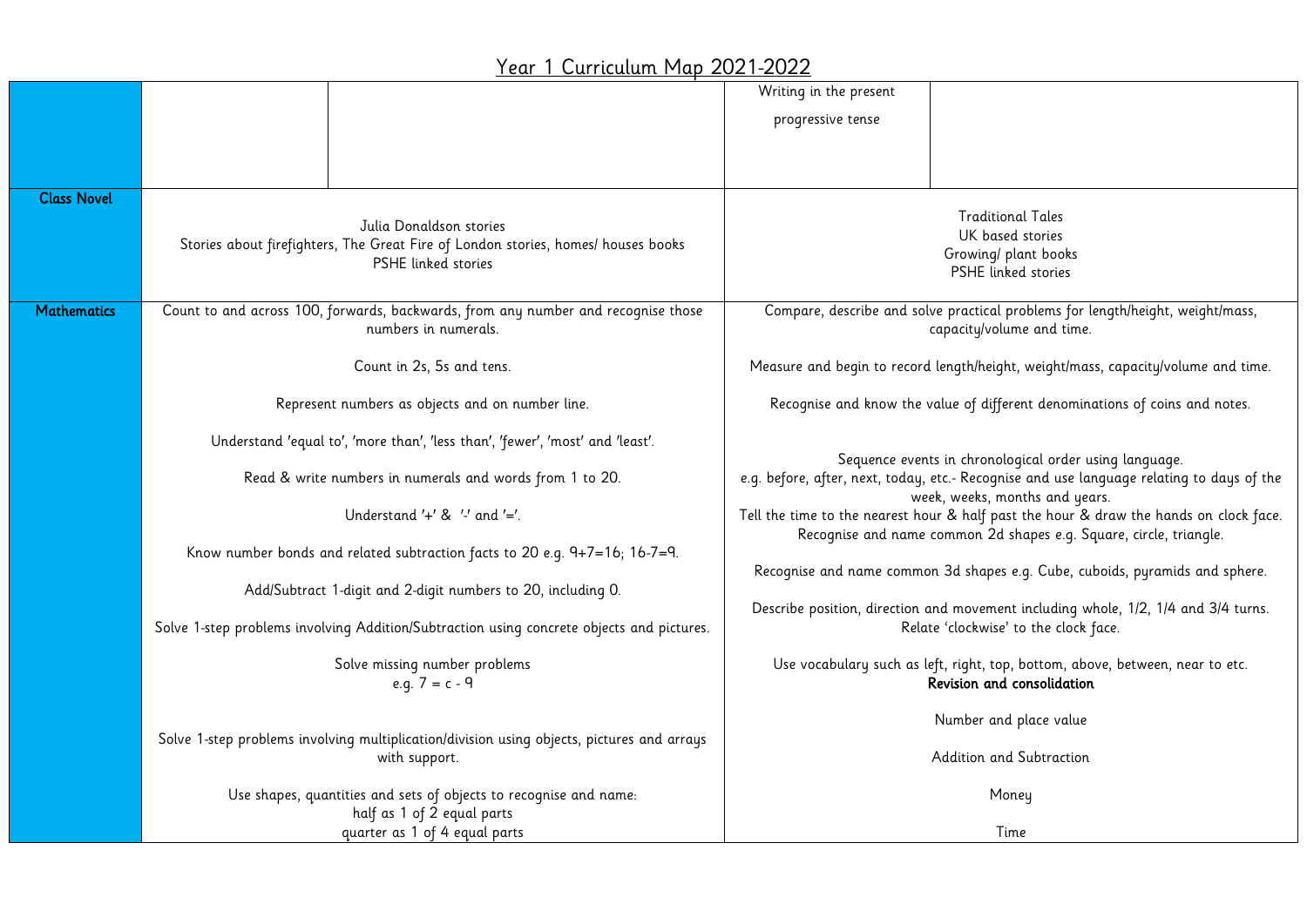|            |                                                                                                                                            | <u> Year 1 Curriculum Map 2021-2022</u>                                                                                                                                                                                                                                                           |                                                                                  |                                                                                                                                                                     |  |  |  |  |
|------------|--------------------------------------------------------------------------------------------------------------------------------------------|---------------------------------------------------------------------------------------------------------------------------------------------------------------------------------------------------------------------------------------------------------------------------------------------------|----------------------------------------------------------------------------------|---------------------------------------------------------------------------------------------------------------------------------------------------------------------|--|--|--|--|
| Science    | Autumn Term                                                                                                                                | Spring Term                                                                                                                                                                                                                                                                                       |                                                                                  | Summer Term                                                                                                                                                         |  |  |  |  |
|            | Animals including humans                                                                                                                   | <b>Materials</b><br>To distinguish between an object and the material from<br>which it is made.<br>Describe the simple physical properties of a variety of<br>everyday materials.<br>Identify and name a variety of different materials<br>including wood, plastic, glass, metal, water and rock. |                                                                                  | Plants<br>Identify and name a variety of common plants, including<br>garden plants, wild plants and trees and those classified as<br>deciduous and evergreen trees. |  |  |  |  |
|            | Identify, name and draw and label the basic parts of the<br>human body and say which part of the body is associated<br>with each sense.    |                                                                                                                                                                                                                                                                                                   |                                                                                  |                                                                                                                                                                     |  |  |  |  |
|            | Identify and name a variety of animals including fish and<br>amphibians, birds, reptiles and mammals                                       |                                                                                                                                                                                                                                                                                                   |                                                                                  | To identify and describe the basic structure of a variety of<br>common flowering plants, including roots, stem/ trunk,<br>leaves and flowers.                       |  |  |  |  |
|            | To describe and compare the structure of a variety of<br>common animals (fish, amphibians, reptiles, birds and<br>mammals including pets.) |                                                                                                                                                                                                                                                                                                   |                                                                                  |                                                                                                                                                                     |  |  |  |  |
|            |                                                                                                                                            | Compare and group together a variety of everyday<br>materials on the basis of their simple physical properties.                                                                                                                                                                                   |                                                                                  |                                                                                                                                                                     |  |  |  |  |
|            | Identify and name a variety of common animals that are<br>carnivores, herbivores and omnivores                                             |                                                                                                                                                                                                                                                                                                   |                                                                                  | Seasons - Summer<br>Observe changes across the four seasons.                                                                                                        |  |  |  |  |
|            | Seasons - Autumn<br>Observe changes across the four seasons.                                                                               | Season - Winter & Spring<br>Observe changes across the four seasons.<br>Observe and describe weather associated with the                                                                                                                                                                          |                                                                                  | Observe and describe weather associated with the season<br>and how day length varies                                                                                |  |  |  |  |
|            | Observe and describe weather associated with the season<br>and how day length varies                                                       | season and how day length varies                                                                                                                                                                                                                                                                  |                                                                                  |                                                                                                                                                                     |  |  |  |  |
| Humanities | History - The Great Fire of London & Samuel Pepys                                                                                          |                                                                                                                                                                                                                                                                                                   |                                                                                  |                                                                                                                                                                     |  |  |  |  |
|            | To know about events beyond living memory that are significant nationally: The Great<br>Fire of London.                                    |                                                                                                                                                                                                                                                                                                   | Geography - The UK including the local area.                                     |                                                                                                                                                                     |  |  |  |  |
|            | Historical writing - Writing key facts about the event that they have found out.                                                           |                                                                                                                                                                                                                                                                                                   | To talk about the local area.                                                    |                                                                                                                                                                     |  |  |  |  |
|            | To recall information about the life of a significant individual: Samuel Pepys]                                                            |                                                                                                                                                                                                                                                                                                   | To learn about physical and human geography.                                     |                                                                                                                                                                     |  |  |  |  |
|            | Historical writing - Samuel Pepys diary                                                                                                    |                                                                                                                                                                                                                                                                                                   | To name and locate the countries of The United Kingdom and the surrounding seas. |                                                                                                                                                                     |  |  |  |  |
|            | To recount changes that have occurred in their own life.                                                                                   |                                                                                                                                                                                                                                                                                                   | To know characteristics of the four countries of the UK.                         |                                                                                                                                                                     |  |  |  |  |
|            | Historical writing -writing about changes "In the past houses were made from Now,<br>they are"                                             |                                                                                                                                                                                                                                                                                                   |                                                                                  |                                                                                                                                                                     |  |  |  |  |

 $\overline{\overline{\mathsf{Hur}}}$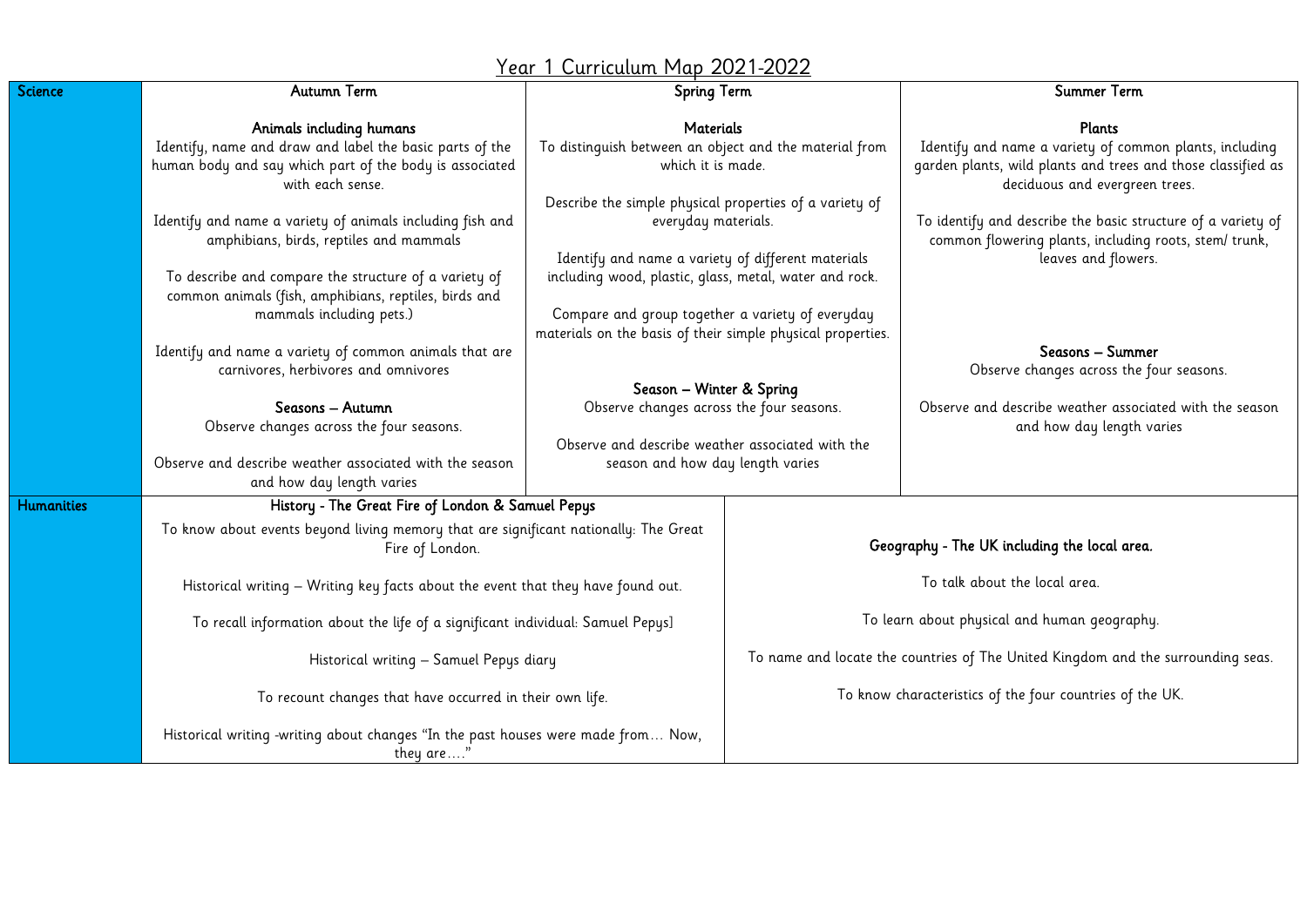|              | Wath C of E Primary                                                                                                     | <b>ME</b>                                    | Year 1 Curriculum Map 2021-2022             |                                                                                           |                                                             |                    |                                                   |  |                         |  |
|--------------|-------------------------------------------------------------------------------------------------------------------------|----------------------------------------------|---------------------------------------------|-------------------------------------------------------------------------------------------|-------------------------------------------------------------|--------------------|---------------------------------------------------|--|-------------------------|--|
| Computing    | To identify an algorithm in scratch junior.                                                                             |                                              |                                             |                                                                                           |                                                             |                    |                                                   |  |                         |  |
|              | To control motion for a sprite in scratch.                                                                              |                                              |                                             |                                                                                           |                                                             |                    |                                                   |  |                         |  |
|              |                                                                                                                         | To controls inputs for our algorithms.       |                                             |                                                                                           |                                                             |                    |                                                   |  |                         |  |
|              |                                                                                                                         | To debug simple programs.                    |                                             |                                                                                           |                                                             |                    |                                                   |  |                         |  |
|              |                                                                                                                         | To create my own sprites.                    |                                             |                                                                                           |                                                             |                    |                                                   |  |                         |  |
|              |                                                                                                                         |                                              |                                             | To understand and use loops in coding.                                                    |                                                             |                    |                                                   |  |                         |  |
|              |                                                                                                                         |                                              |                                             | To plan my scratch project.                                                               |                                                             |                    |                                                   |  |                         |  |
|              |                                                                                                                         |                                              |                                             | To build my scratch project.                                                              |                                                             |                    |                                                   |  |                         |  |
| Art and DT   | Art Collage - The Great Fire of London college pictures<br>DT - Fruit kebabs<br>Christmas cards and calendars - seasons |                                              |                                             |                                                                                           | Art Drawing - Sketches of UK landmarks                      |                    |                                                   |  |                         |  |
|              |                                                                                                                         |                                              |                                             |                                                                                           | Mother's Day cards<br>Easter cards                          |                    |                                                   |  |                         |  |
|              |                                                                                                                         |                                              |                                             |                                                                                           |                                                             |                    |                                                   |  |                         |  |
|              |                                                                                                                         |                                              |                                             |                                                                                           |                                                             |                    |                                                   |  |                         |  |
|              |                                                                                                                         |                                              |                                             |                                                                                           | DT Textiles - Sewing Paddington Bear                        |                    |                                                   |  |                         |  |
|              |                                                                                                                         |                                              |                                             |                                                                                           |                                                             |                    |                                                   |  |                         |  |
|              |                                                                                                                         |                                              |                                             |                                                                                           |                                                             |                    |                                                   |  |                         |  |
| PE           |                                                                                                                         |                                              | Val Sabin- dance                            |                                                                                           |                                                             |                    |                                                   |  |                         |  |
| <b>Music</b> | Val Sabin- gymnastics                                                                                                   | Val Sabin- gymnastics                        |                                             | Round and Round                                                                           | Val Sabin- dance                                            |                    | Val Sabin - games                                 |  | Val Sabin - athletics   |  |
|              | Hey You!<br>Hip Hop                                                                                                     | Rhythm in the Way We Walk!   In the Groove   | Blues, folk, baroque   Big Band / Movies    | Your Imagination<br>Reflect, Rewind, Replay                                               |                                                             |                    |                                                   |  |                         |  |
|              | Key words- Pulse, Beat.                                                                                                 | Reggae/ Hip Hop<br>Actions to music          |                                             | Western Classical Music<br>Pop /musicals<br>Create our own song lyrics   History of music |                                                             |                    |                                                   |  |                         |  |
|              | Improvisation/ Composition                                                                                              |                                              | Links to geography   Music around the world |                                                                                           |                                                             |                    |                                                   |  |                         |  |
| RE           |                                                                                                                         |                                              |                                             |                                                                                           |                                                             |                    |                                                   |  |                         |  |
|              | Myself who am I?                                                                                                        | <b>Celebrating Christmas</b>                 |                                             | Stories of                                                                                | Stories about<br>Moses                                      | Festivals - Jewish |                                                   |  | Churches and Synagogues |  |
|              |                                                                                                                         |                                              |                                             | Jesus                                                                                     |                                                             |                    | Celebrations                                      |  |                         |  |
| <b>PHSE</b>  | The Caring School and                                                                                                   | Keeping myself safe                          |                                             |                                                                                           |                                                             |                    |                                                   |  |                         |  |
|              | Feelings Friends and                                                                                                    |                                              |                                             |                                                                                           | Healthy eating and hygiene<br>Physical health and wellbeing |                    | Growing and<br>Keeping myself<br>changing<br>safe |  | The world of<br>drugs   |  |
|              | Friendship                                                                                                              | Focus on Special People and<br>Anti-bullying |                                             |                                                                                           |                                                             |                    |                                                   |  |                         |  |